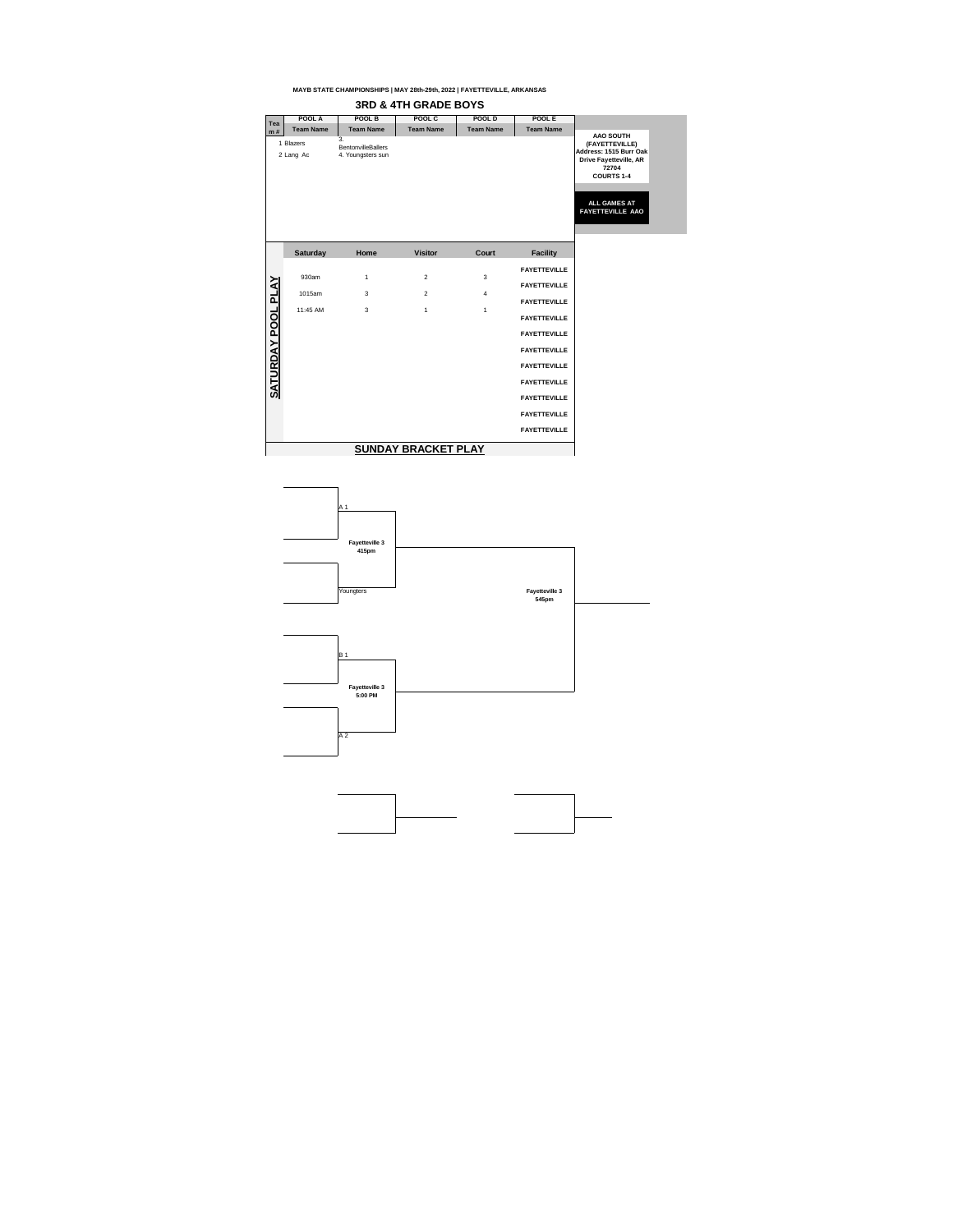



| <b>Tea</b>    | POOL A                    | POOL B           | POOL C                     | <b>POOL D</b>    | <b>POOLE</b>        |                                                                                                                                                                               |
|---------------|---------------------------|------------------|----------------------------|------------------|---------------------|-------------------------------------------------------------------------------------------------------------------------------------------------------------------------------|
| m#            | <b>Team Name</b>          | <b>Team Name</b> | <b>Team Name</b>           | <b>Team Name</b> | <b>Team Name</b>    |                                                                                                                                                                               |
|               | Madison county<br>madness | 2. J Squad       | 3. Mambas                  |                  |                     | <b>AAO SOUTH</b><br>(FAYETTEVILLE)<br>Address: 1515 Burr Oak<br><b>Drive Fayetteville, AR</b><br>72704<br><b>COURTS 1-5</b><br><b>ALL GAMES AT</b><br><b>FAYETTEVILLE AAO</b> |
|               | <b>Saturday</b>           | Home             | <b>Visitor</b>             | <b>Court</b>     | <b>Facility</b>     |                                                                                                                                                                               |
|               |                           |                  |                            |                  | <b>FAYETTEVILLE</b> |                                                                                                                                                                               |
| <b>PLAY</b>   | 8:45 AM                   | $\mathbf{1}$     | $\mathbf{2}$               | 2                | <b>FAYETTEVILLE</b> |                                                                                                                                                                               |
|               | 11:00 AM                  | $\mathbf{1}$     | $\mathfrak{S}$             | $\mathbf{1}$     | <b>FAYETTEVILLE</b> |                                                                                                                                                                               |
| <b>POOL</b>   | 115pm                     | $\overline{2}$   | $\mathfrak{S}$             | $\overline{2}$   | <b>FAYETTEVILLE</b> |                                                                                                                                                                               |
|               |                           |                  |                            |                  | <b>FAYETTEVILLE</b> |                                                                                                                                                                               |
| $\sum$        |                           |                  |                            |                  | <b>FAYETTEVILLE</b> |                                                                                                                                                                               |
|               |                           |                  |                            |                  | <b>FAYETTEVILLE</b> |                                                                                                                                                                               |
| <b>SATURD</b> |                           |                  |                            |                  | <b>FAYETTEVILLE</b> |                                                                                                                                                                               |
|               |                           |                  |                            |                  | <b>FAYETTEVILLE</b> |                                                                                                                                                                               |
|               |                           |                  |                            |                  | <b>FAYETTEVILLE</b> |                                                                                                                                                                               |
|               |                           |                  |                            |                  | <b>FAYETTEVILLE</b> |                                                                                                                                                                               |
|               |                           |                  | <b>SUNDAY BRACKET PLAY</b> |                  |                     |                                                                                                                                                                               |

## **3RD GRADE GIRLS**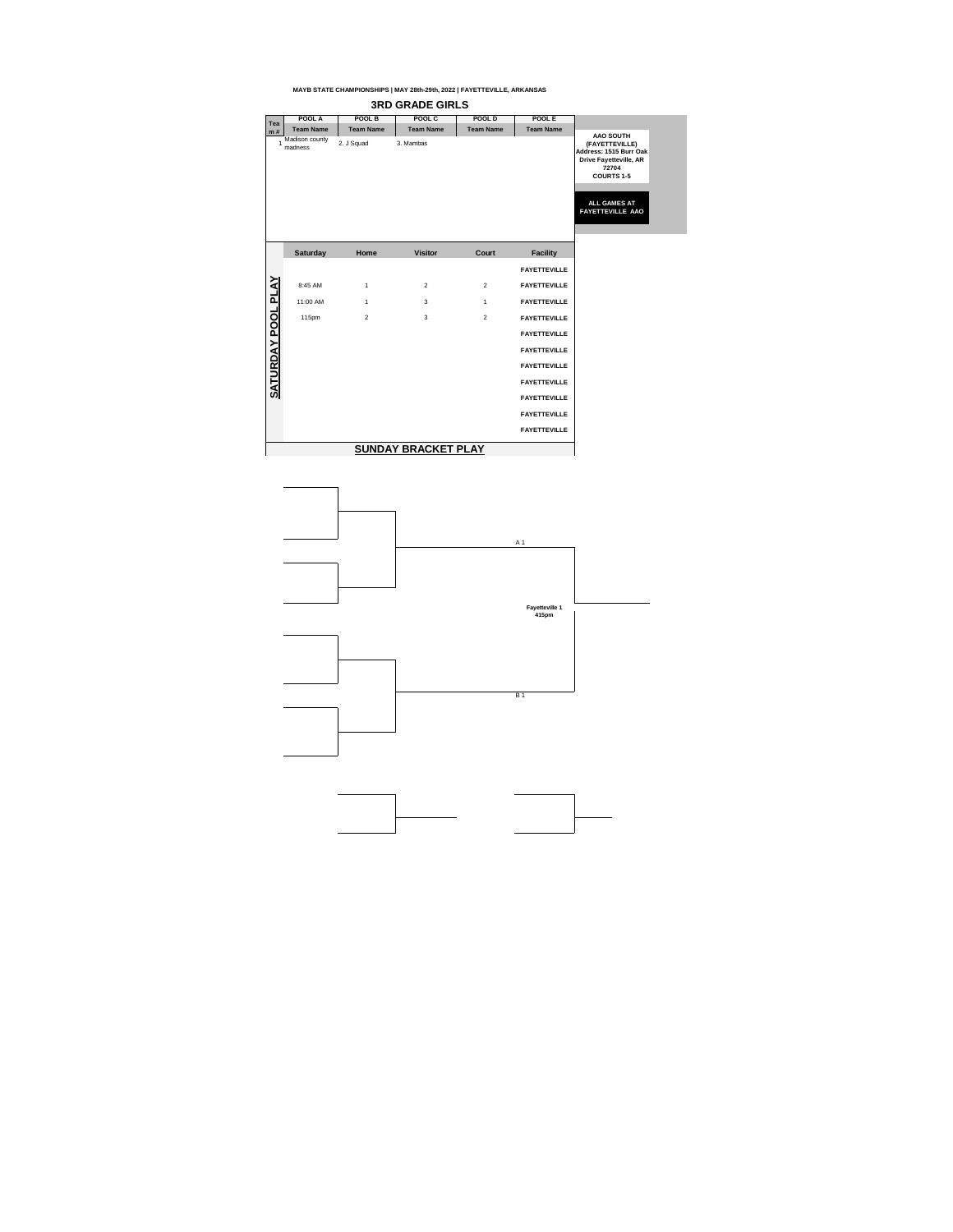



| <b>Tea</b>       | POOL A                         | <b>POOL B</b>                 | POOL C           | <b>POOL D</b>    | POOL E              |                                                                                                                                                                               |
|------------------|--------------------------------|-------------------------------|------------------|------------------|---------------------|-------------------------------------------------------------------------------------------------------------------------------------------------------------------------------|
| m#               | <b>Team Name</b>               | <b>Team Name</b>              | <b>Team Name</b> | <b>Team Name</b> | <b>Team Name</b>    |                                                                                                                                                                               |
|                  | 1 A1 nets<br>2 Banshees purple | 3. Ar Hoops<br>4. Wardogs sun |                  |                  |                     | <b>AAO SOUTH</b><br>(FAYETTEVILLE)<br>Address: 1515 Burr Oak<br><b>Drive Fayetteville, AR</b><br>72704<br><b>COURTS 1-5</b><br><b>ALL GAMES AT</b><br><b>FAYETTEVILLE AAO</b> |
|                  | <b>Saturday</b>                | Home                          | <b>Visitor</b>   | Court            | <b>Facility</b>     |                                                                                                                                                                               |
|                  |                                |                               |                  |                  | <b>FAYETTEVILLE</b> |                                                                                                                                                                               |
| <b>PLAY</b>      | 330pm                          | $\mathfrak{S}$                | $\overline{2}$   | $\mathbf 1$      | <b>FAYETTEVILLE</b> |                                                                                                                                                                               |
|                  | 5:00 PM                        | $\mathfrak{S}$                | $\mathbf 1$      | $\mathbf 1$      | <b>FAYETTEVILLE</b> |                                                                                                                                                                               |
| POOL             | 630pm                          | $\overline{2}$                | $\mathbf 1$      | $\mathbf 1$      | <b>FAYETTEVILLE</b> |                                                                                                                                                                               |
|                  |                                |                               |                  |                  | <b>FAYETTEVILLE</b> |                                                                                                                                                                               |
| $\sum_{i=1}^{n}$ |                                |                               |                  |                  | <b>FAYETTEVILLE</b> |                                                                                                                                                                               |
| <b>SATURD</b>    |                                |                               |                  |                  | <b>FAYETTEVILLE</b> |                                                                                                                                                                               |
|                  |                                |                               |                  |                  | <b>FAYETTEVILLE</b> |                                                                                                                                                                               |
|                  |                                |                               |                  |                  | <b>FAYETTEVILLE</b> |                                                                                                                                                                               |
|                  |                                |                               |                  |                  | <b>FAYETTEVILLE</b> |                                                                                                                                                                               |
|                  |                                |                               |                  |                  | <b>FAYETTEVILLE</b> |                                                                                                                                                                               |
|                  |                                |                               |                  |                  |                     |                                                                                                                                                                               |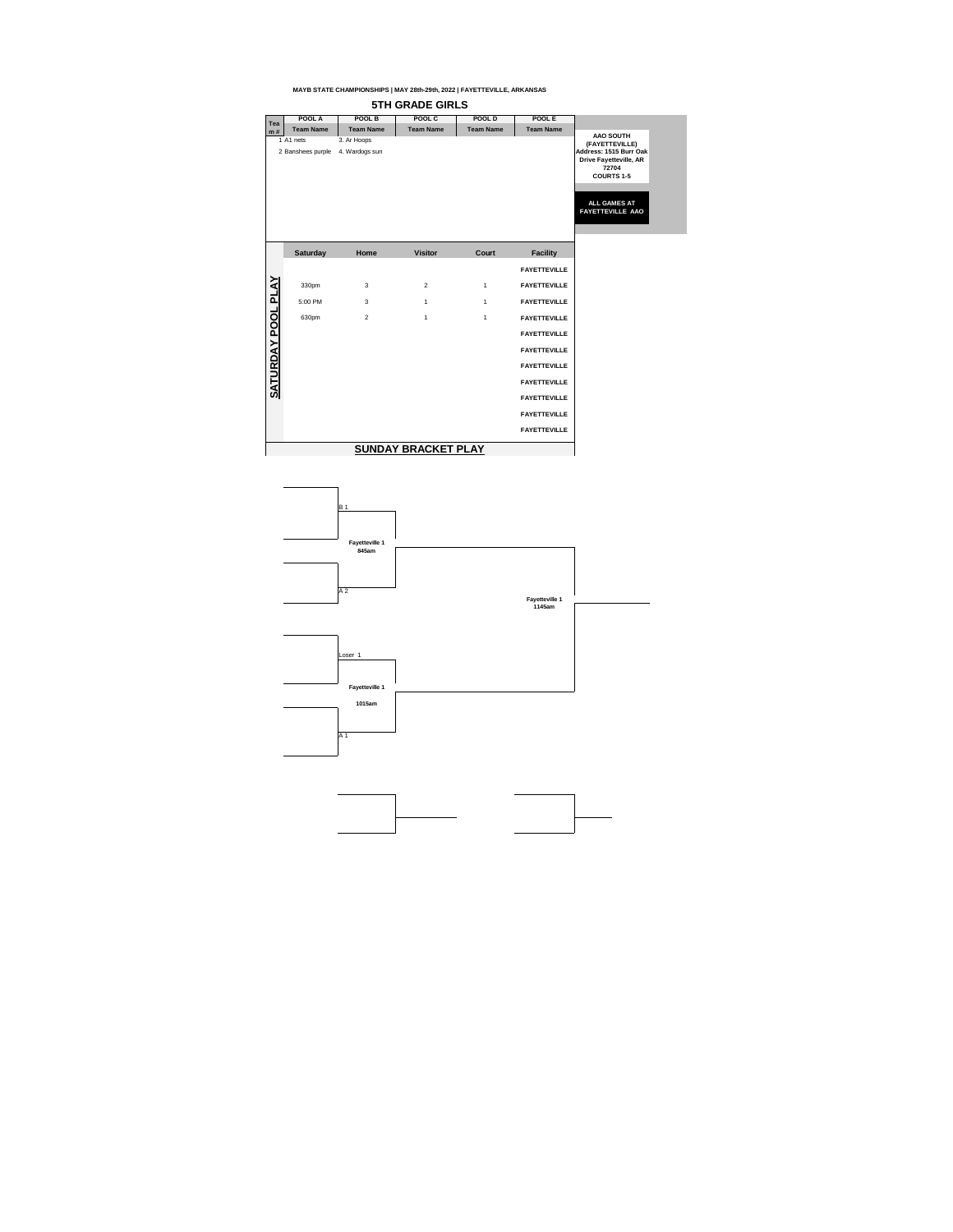| <b>Tea</b>          | POOL A           | POOL B                     | POOL C                               | <b>POOL D</b>        | POOL E              |                                                                                                                             |
|---------------------|------------------|----------------------------|--------------------------------------|----------------------|---------------------|-----------------------------------------------------------------------------------------------------------------------------|
| m#                  | <b>Team Name</b> | <b>Team Name</b>           | <b>Team Name</b>                     | <b>Team Name</b>     | <b>Team Name</b>    |                                                                                                                             |
|                     | 1 NXT<br>2PG     | 3. Team Jah<br>4. Ar hoops | 6. T J Mustangs<br>7. Flight Nichols | 5. Blazers banks sat |                     | <b>AAO SOUTH</b><br>(FAYETTEVILLE)<br>Address: 1515 Burr Oak<br><b>Drive Fayetteville, AR</b><br>72704<br><b>COURTS 1-5</b> |
|                     |                  |                            |                                      |                      |                     | <b>ALL GAMES AT</b><br><b>FAYETTEVILLE AAO</b>                                                                              |
|                     | <b>Saturday</b>  | Home                       | <b>Visitor</b>                       | <b>Court</b>         | <b>Facility</b>     |                                                                                                                             |
|                     | 1015am           | $\mathbf 1$                | 3                                    | $\overline{2}$       | <b>FAYETTEVILLE</b> |                                                                                                                             |
| <b>AY POOL PLAY</b> | 1230pm           | 1                          | $\overline{2}$                       | $\overline{2}$       | <b>FAYETTEVILLE</b> |                                                                                                                             |
|                     | 115pm            | 5                          | $6\phantom{1}$                       | 3                    | <b>FAYETTEVILLE</b> |                                                                                                                             |
|                     | 245pm            | $\overline{5}$             | $\overline{7}$                       | 2                    | <b>FAYETTEVILLE</b> |                                                                                                                             |
|                     | 330pm            | $\overline{4}$             | 3                                    | 3                    | <b>FAYETTEVILLE</b> |                                                                                                                             |
|                     | 415pm            | 6                          | $\overline{7}$                       | 3                    | <b>FAYETTEVILLE</b> |                                                                                                                             |
| <b>SATURD</b>       | 5:00 PM          | $\overline{4}$             | $\overline{2}$                       | 3                    | <b>FAYETTEVILLE</b> |                                                                                                                             |
|                     |                  |                            |                                      |                      | <b>FAYETTEVILLE</b> |                                                                                                                             |
|                     |                  |                            |                                      |                      | <b>FAYETTEVILLE</b> |                                                                                                                             |
|                     |                  |                            |                                      |                      | <b>FAYETTEVILLE</b> |                                                                                                                             |
|                     |                  |                            |                                      |                      | <b>FAYETTEVILLE</b> |                                                                                                                             |
|                     |                  |                            |                                      |                      |                     |                                                                                                                             |



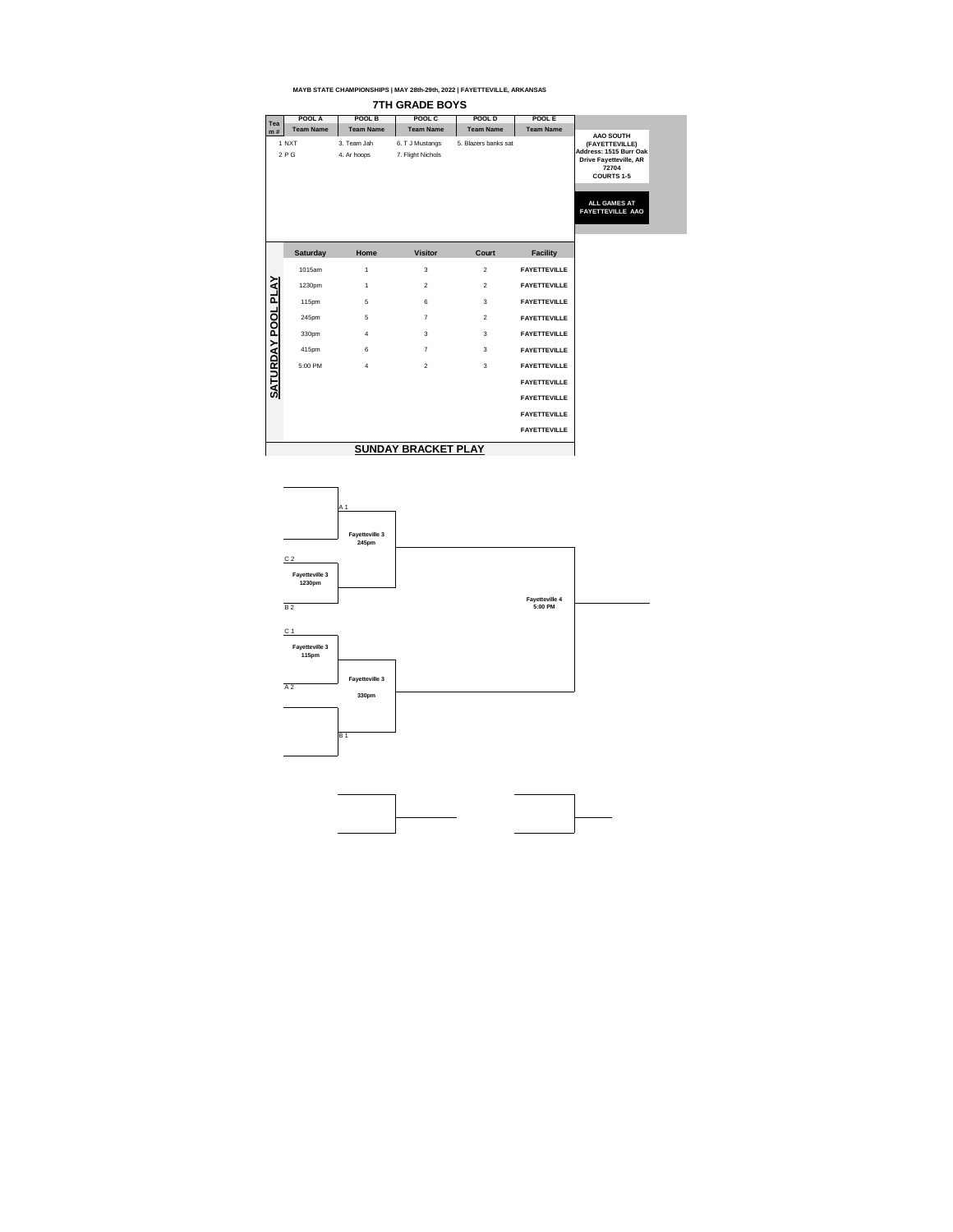### **POOL A POOL B POOL C POOL D POOL E Tea m # Team Name Team Name Team Name Team Name Team Name** 1 Ar Splash 3. Playmakers 5. Maverick's AB **AAO SOUTH**  sat **(FAYETTEVILLE)**  2 All Ar Red 4. Banshees **Address: 1515 Burr**  6. Lang ac sat **Oak Drive Fayetteville, 7. SSBA sat AR 72704 COURTS 1-5 ALL GAMES AT FAYETTEVILLE AAO Saturday Home Visitor FacilityCourt FAYETTEVILLE** YAJA **SATURDAY POOL PLAY** 8:00 AM 5 6 6 1 **FAYETTEVILLE** 845am 5 7 7 1 **FAYETTEVILLE SATURDAY POOL** 1015am 6 7 1 **FAYETTEVILLE** 3 115pm 1 2 1 1 **FAYETTEVILLE 2:00 PM 3 4 2 FAYETTEVILLE** 330pm 3 1 2 **FAYETTEVILLE** 415pm 4 2 2 1 **FAYETTEVILLE FAYETTEVILLE FAYETTEVILLE**

**FAYETTEVILLE**



# **SUNDAY BRACKET PLAY**

### **MAYB STATE CHAMPIONSHIPS | MAY 28th-29th, 2022 | FAYETTEVILLE, ARKANSAS**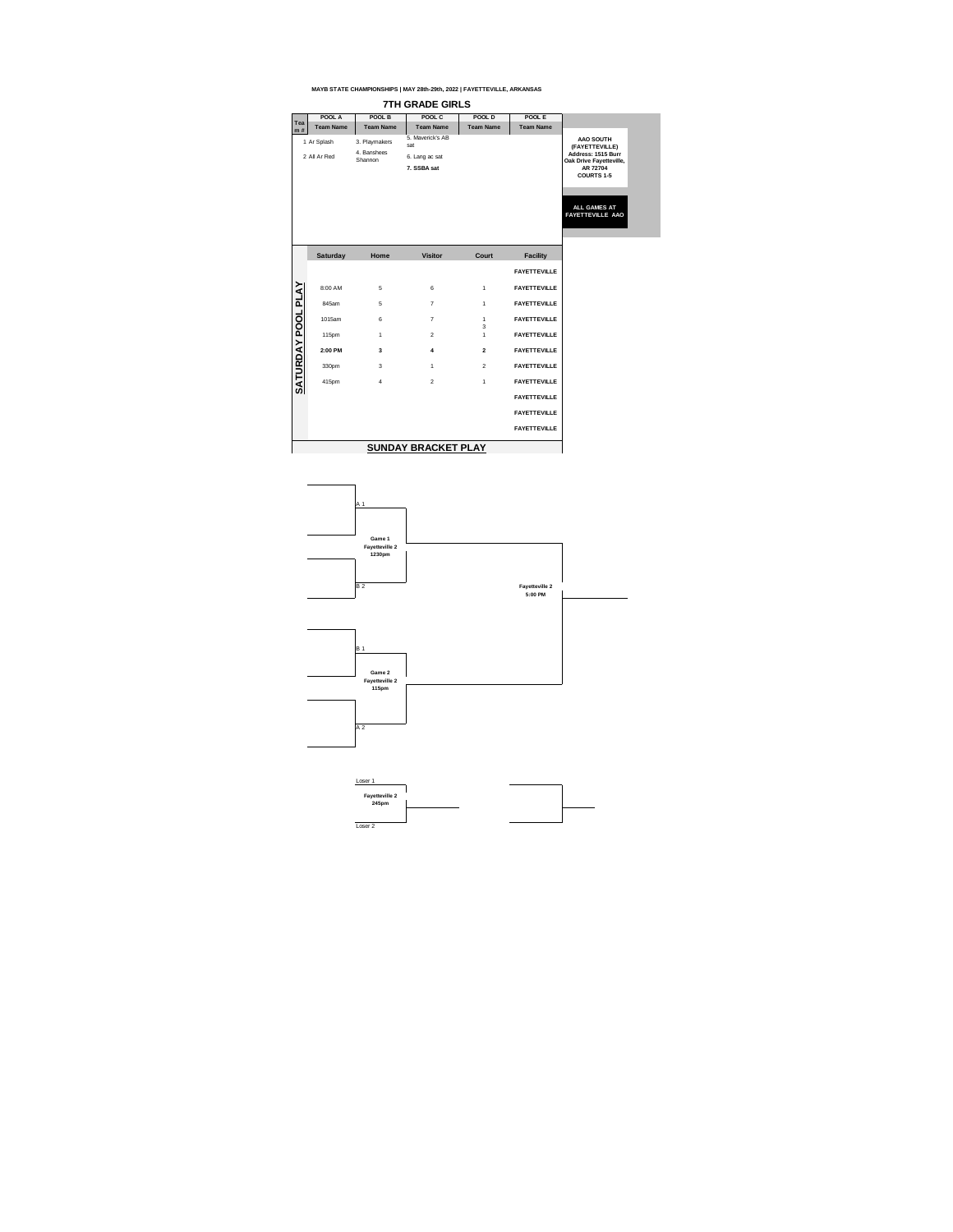| Tea              | POOL A                          | <b>POOL B</b>                             | POOL C                  | <b>POOL D</b>           | <b>POOLE</b>        |                                                                                                                                                                               |
|------------------|---------------------------------|-------------------------------------------|-------------------------|-------------------------|---------------------|-------------------------------------------------------------------------------------------------------------------------------------------------------------------------------|
| m#               | <b>Team Name</b>                | <b>Team Name</b>                          | <b>Team Name</b>        | <b>Team Name</b>        | <b>Team Name</b>    |                                                                                                                                                                               |
|                  | 1 Eurkea<br>2 479 T- wolves Red | 3. Playmakers<br>4. Showtime<br>Defenders | 5. SSBA<br>6. Rv Eagles |                         |                     | <b>AAO SOUTH</b><br>(FAYETTEVILLE)<br>Address: 1515 Burr Oak<br><b>Drive Fayetteville, AR</b><br>72704<br><b>COURTS 1-5</b><br><b>ALL GAMES AT</b><br><b>FAYETTEVILLE AAO</b> |
|                  | <b>Saturday</b>                 | Home                                      | <b>Visitor</b>          | <b>Court</b>            | <b>Facility</b>     |                                                                                                                                                                               |
|                  |                                 |                                           |                         |                         | <b>FAYETTEVILLE</b> |                                                                                                                                                                               |
| <u>POOL PLAY</u> | 8:00 AM                         | 3                                         | $\overline{2}$          | 3                       | <b>FAYETTEVILLE</b> |                                                                                                                                                                               |
|                  | 845am                           | $\mathbf{1}$                              | 5                       | 3                       | <b>FAYETTEVILLE</b> |                                                                                                                                                                               |
|                  | 845am                           | 4                                         | 6                       | $\overline{\mathbf{4}}$ | <b>FAYETTEVILLE</b> |                                                                                                                                                                               |
|                  | 1145am                          | 1                                         | $\overline{2}$          | 3                       | <b>FAYETTEVILLE</b> |                                                                                                                                                                               |
| $\sum_{i=1}^{n}$ | 1145am                          | 3                                         | 4                       | $\overline{4}$          | <b>FAYETTEVILLE</b> |                                                                                                                                                                               |
|                  | 1145am                          | 5                                         | 6                       | $\overline{2}$          | <b>FAYETTEVILLE</b> |                                                                                                                                                                               |
| <b>SATURD</b>    | 245pm                           | 4                                         |                         | 3                       | <b>FAYETTEVILLE</b> |                                                                                                                                                                               |
|                  |                                 |                                           |                         |                         | <b>FAYETTEVILLE</b> |                                                                                                                                                                               |
|                  |                                 |                                           |                         |                         | <b>FAYETTEVILLE</b> |                                                                                                                                                                               |
|                  |                                 |                                           |                         |                         | <b>FAYETTEVILLE</b> |                                                                                                                                                                               |
|                  |                                 |                                           |                         |                         |                     |                                                                                                                                                                               |



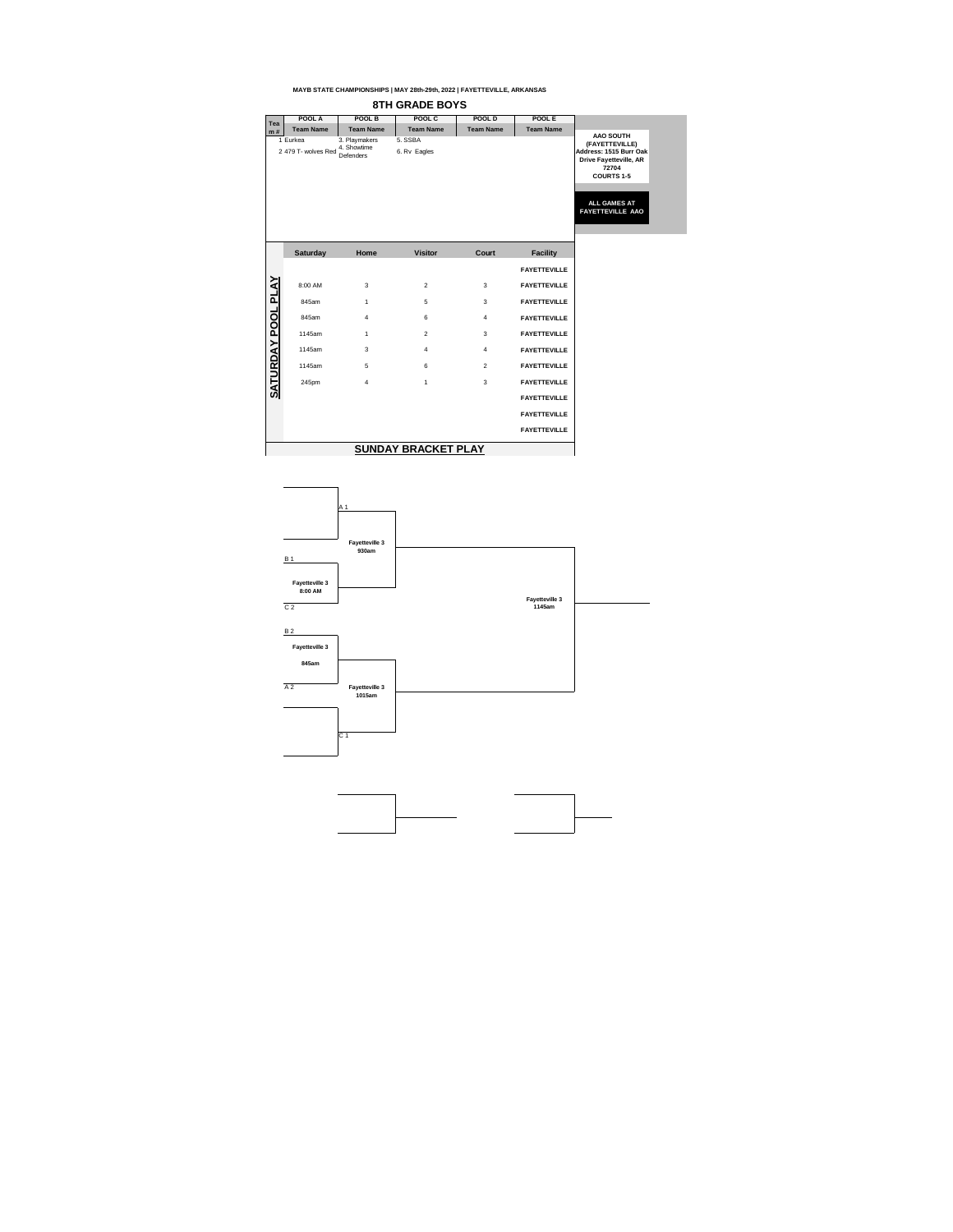|                  | POOL A                                          | POOL B                                                    | POOL C                           | POOL D                           | POOL E              |                                                                                                 |
|------------------|-------------------------------------------------|-----------------------------------------------------------|----------------------------------|----------------------------------|---------------------|-------------------------------------------------------------------------------------------------|
| <b>Tea</b><br>m# | <b>Team Name</b>                                | <b>Team Name</b>                                          | <b>Team Name</b>                 | <b>Team Name</b>                 | <b>Team Name</b>    |                                                                                                 |
| 3                | 1 P R Blazers<br>Team arkansas<br><b>Blades</b> | 4. All Ar Red<br>5. Team arkansas<br>allen<br>6. Ar Hoops | 7. team ar elite<br>8. DEBS elte | 9. LRJ Eli<br>10. Ok swift       | 2. Ok summit sat    | <b>AAO SOUTH</b><br>(FAYETTEVILLE)<br>Address: 1515 Burr<br>Oak Drive Fayetteville,<br>AR 72704 |
|                  |                                                 |                                                           |                                  |                                  |                     | <b>COURTS 1-5</b>                                                                               |
|                  |                                                 |                                                           |                                  |                                  |                     | <b>ALL GAMES AT</b><br>FAYETTEVILLE AAO                                                         |
|                  | <b>Saturday</b>                                 | Home                                                      | <b>Visitor</b>                   | <b>Court</b>                     | <b>Facility</b>     |                                                                                                 |
|                  | 245pm                                           | 1                                                         | $\overline{2}$                   | $\mathbf 1$                      | <b>FAYETTEVILLE</b> |                                                                                                 |
|                  | 415pm                                           | 4                                                         | 6                                | $\overline{2}$                   | <b>FAYETTEVILLE</b> |                                                                                                 |
| <b>OOL PLAY</b>  | 5:00 PM                                         | $\mathfrak{B}$<br>$\boldsymbol{9}$                        | $\overline{2}$<br>$\overline{2}$ | $\overline{2}$<br>$\overline{c}$ | <b>FAYETTEVILLE</b> |                                                                                                 |
| $\mathbf{a}$     | 545pm<br>630pm                                  | $\overline{7}$                                            | 8                                | 3                                | <b>FAYETTEVILLE</b> |                                                                                                 |
|                  | 630pm                                           | 5                                                         | $\,6$                            | $\overline{2}$                   | <b>FAYETTEVILLE</b> |                                                                                                 |
|                  | 715pm                                           | $\boldsymbol{9}$                                          | 10                               | $\overline{2}$                   | <b>FAYETTEVILLE</b> |                                                                                                 |
| <b>SATURDAY</b>  | 715pm                                           | 1                                                         | 3                                | $\mathfrak{S}$                   | <b>FAYETTEVILLE</b> |                                                                                                 |
|                  | 845pm                                           | 4                                                         | 5                                | $\mathfrak{S}$                   | <b>FAYETTEVILLE</b> |                                                                                                 |
|                  | 845pm                                           | $\bf 8$                                                   | 10                               | $\overline{4}$                   | <b>FAYETTEVILLE</b> |                                                                                                 |
|                  | 930pm                                           | $\overline{7}$                                            | $9\,$                            | $\mathbf{1}$                     | <b>FAYETTEVILLE</b> |                                                                                                 |
|                  |                                                 |                                                           |                                  |                                  |                     |                                                                                                 |





# **SUNDAY BRACKET PLAY**

## **MAYB STATE CHAMPIONSHIPS | MAY 28th-29th, 2022 | FAYETTEVILLE, ARKANSAS**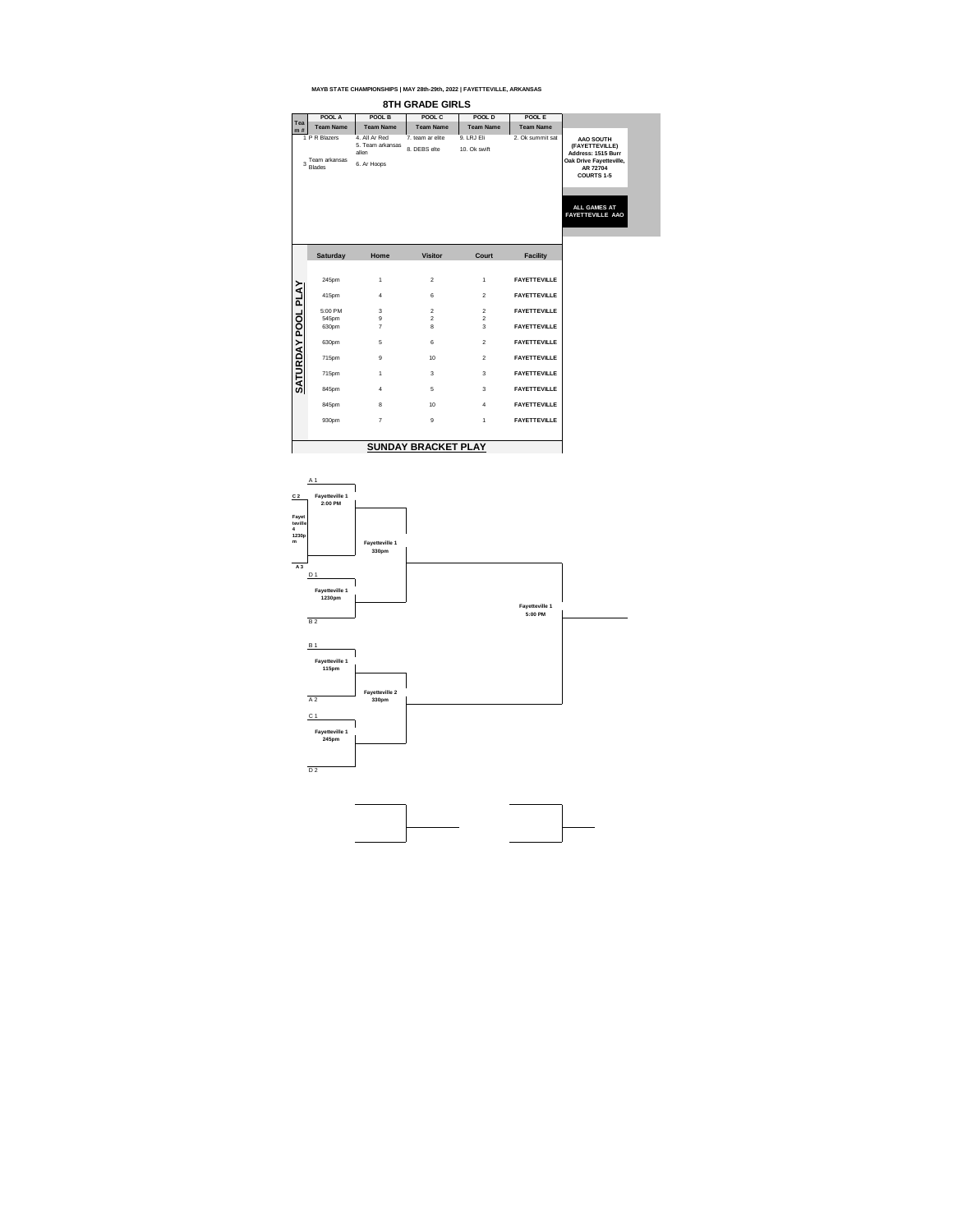

| <b>Tea</b>           | <b>POOL A</b>    | POOL B                   | POOL C           | <b>POOL D</b>    | POOL E              |                                        |
|----------------------|------------------|--------------------------|------------------|------------------|---------------------|----------------------------------------|
| m#                   | <b>Team Name</b> | <b>Team Name</b>         | <b>Team Name</b> | <b>Team Name</b> | <b>Team Name</b>    | <b>AAO SOUTH</b>                       |
|                      | 1 Armour Elite   | 3. LRJ Elite             | 5. Playmakers    |                  |                     | (FAYETTEVILLE)                         |
|                      | 2 Goon squad     | 4. VB elite              | 6. Cardinals sat |                  |                     | Address: 1515 Burr Oak                 |
|                      |                  |                          |                  |                  |                     | <b>Drive Fayetteville, AR</b><br>72704 |
|                      |                  |                          |                  |                  |                     | <b>COURTS 1-5</b>                      |
|                      |                  |                          |                  |                  |                     |                                        |
|                      |                  |                          |                  |                  |                     | <b>ALL GAMES AT</b>                    |
|                      |                  |                          |                  |                  |                     | <b>FAYETTEVILLE AAO</b>                |
|                      |                  |                          |                  |                  |                     |                                        |
|                      |                  |                          |                  |                  |                     |                                        |
|                      |                  |                          |                  |                  |                     |                                        |
|                      | <b>Saturday</b>  | Home                     | <b>Visitor</b>   | <b>Court</b>     | <b>Facility</b>     |                                        |
|                      |                  |                          |                  |                  | <b>FAYETTEVILLE</b> |                                        |
| <b>PLAY</b>          | 545pm            | $\,6$                    | $5\phantom{.0}$  | 3                | <b>FAYETTEVILLE</b> |                                        |
|                      | 545pm            | $\overline{\mathcal{A}}$ | $\mathbf 1$      | $\overline{4}$   | <b>FAYETTEVILLE</b> |                                        |
|                      |                  |                          |                  |                  | <b>FAYETTEVILLE</b> |                                        |
|                      | 8:00 PM          | $\,6\,$                  | $\mathbf{3}$     | $\mathbf{3}$     | <b>FAYETTEVILLE</b> |                                        |
|                      | 8:00 PM          | $\overline{\mathcal{A}}$ | 1                | 2                | <b>FAYETTEVILLE</b> |                                        |
|                      |                  |                          |                  |                  | <b>FAYETTEVILLE</b> |                                        |
| <b>SATURDAY POOL</b> | 930pm            | 5                        | 1                | 3                | <b>FAYETTEVILLE</b> |                                        |
|                      | 930pm            | 4                        | 3                | 2                | <b>FAYETTEVILLE</b> |                                        |
|                      |                  |                          |                  |                  | <b>FAYETTEVILLE</b> |                                        |
|                      |                  |                          |                  |                  | <b>FAYETTEVILLE</b> |                                        |
|                      |                  |                          |                  |                  |                     |                                        |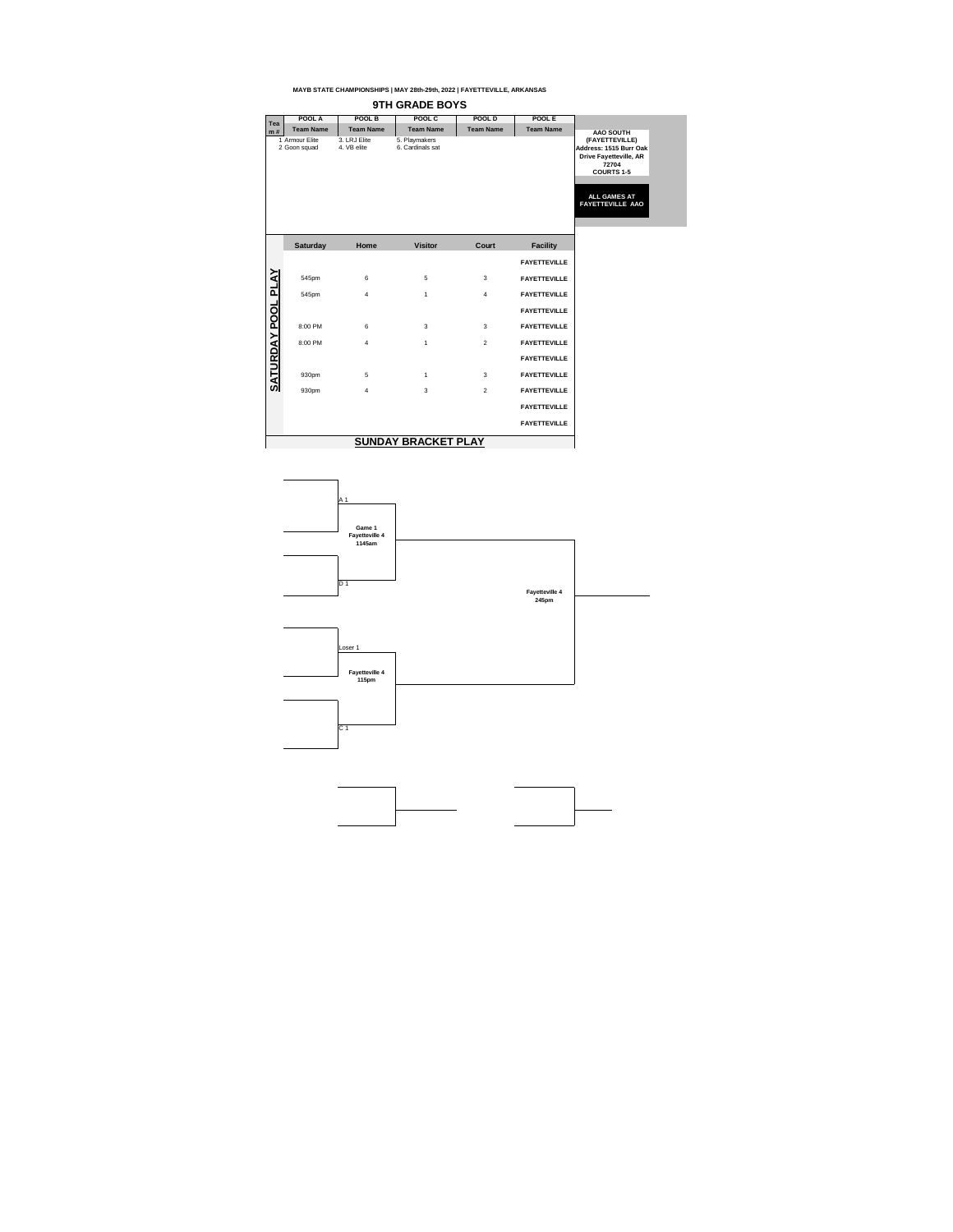

| Tea          | POOL A                          | POOL B                              | POOL C           | POOL D           | POOL E              |                                                                                                                                                           |
|--------------|---------------------------------|-------------------------------------|------------------|------------------|---------------------|-----------------------------------------------------------------------------------------------------------------------------------------------------------|
| m#           | <b>Team Name</b>                | <b>Team Name</b>                    | <b>Team Name</b> | <b>Team Name</b> | <b>Team Name</b>    | <b>AAO SOUTH</b>                                                                                                                                          |
|              | 1 Team Kream<br>2 Team arkansas | 3. Playmakers<br>4. Drillz 4 Skills | 5. Armour Elite  |                  |                     | (FAYETTEVILLE)<br>Address: 1515 Burr Oak<br><b>Drive Fayetteville, AR</b><br>72704<br><b>COURTS 1-5</b><br><b>ALL GAMES AT</b><br><b>FAYETTEVILLE AAO</b> |
|              | <b>Saturday</b>                 | Home                                | <b>Visitor</b>   | <b>Court</b>     | <b>Facility</b>     |                                                                                                                                                           |
|              |                                 |                                     |                  |                  | <b>FAYETTEVILLE</b> |                                                                                                                                                           |
| <b>PLAY</b>  | 8:00 AM                         | $\mathbf 1$                         | $\overline{4}$   | $\overline{4}$   | <b>FAYETTEVILLE</b> |                                                                                                                                                           |
|              | 930am                           | 3                                   | $\overline{4}$   | 4                | <b>FAYETTEVILLE</b> |                                                                                                                                                           |
| <b>POOL</b>  | 11:00 AM                        | $\mathbf 1$                         | $5\phantom{.0}$  | $\overline{4}$   | <b>FAYETTEVILLE</b> |                                                                                                                                                           |
|              | 1230pm                          | $\mathfrak{S}$                      | $5\phantom{.0}$  | $\overline{4}$   | <b>FAYETTEVILLE</b> |                                                                                                                                                           |
| <b>YAO</b>   | 2:00 PM                         | $\boldsymbol{2}$                    | $5\phantom{.0}$  | 4                | <b>FAYETTEVILLE</b> |                                                                                                                                                           |
|              | 330pm                           | $\overline{2}$                      | 1                | 4                | <b>FAYETTEVILLE</b> |                                                                                                                                                           |
| <b>SATUR</b> |                                 |                                     |                  |                  | <b>FAYETTEVILLE</b> |                                                                                                                                                           |
|              |                                 |                                     |                  |                  | <b>FAYETTEVILLE</b> |                                                                                                                                                           |
|              |                                 |                                     |                  |                  | <b>FAYETTEVILLE</b> |                                                                                                                                                           |
|              |                                 |                                     |                  |                  | <b>FAYETTEVILLE</b> |                                                                                                                                                           |
|              |                                 |                                     |                  |                  |                     |                                                                                                                                                           |

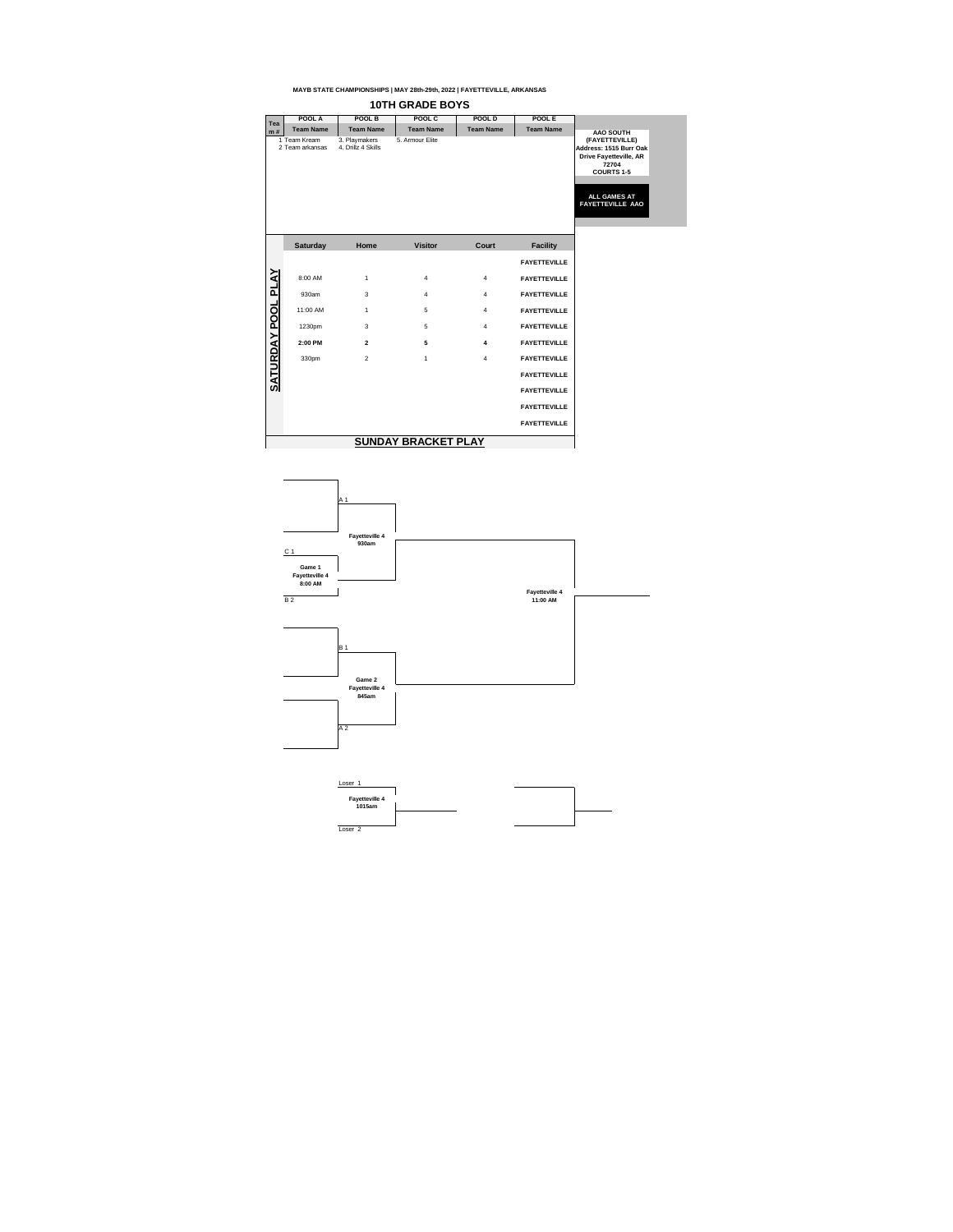|                           | <b>HIGH SCHOOL BOYS</b> |                                                                  |                                   |                  |                     |                                                                                                                                             |  |  |  |  |  |
|---------------------------|-------------------------|------------------------------------------------------------------|-----------------------------------|------------------|---------------------|---------------------------------------------------------------------------------------------------------------------------------------------|--|--|--|--|--|
|                           | POOL A                  | POOL B                                                           | POOL C                            | POOL D           | POOL E              |                                                                                                                                             |  |  |  |  |  |
| Tea<br>m#                 | <b>Team Name</b>        | <b>Team Name</b>                                                 | <b>Team Name</b>                  | <b>Team Name</b> | <b>Team Name</b>    | AAO SOUTH                                                                                                                                   |  |  |  |  |  |
|                           | 1 LRJ Elite             | 3. NXT<br>2 Sallisaw Hoopss 4. Maverick's Trip 6. Armoured Elite | 5. Playmakers<br>7. Team arkansas |                  |                     | (FAYETTEVILLE)<br>Address: 1515 Burr<br>Oak Drive Fayetteville,<br>AR 72704<br><b>COURTS 1-5</b><br>ALL GAMES AT<br><b>FAYETTEVILLE AAO</b> |  |  |  |  |  |
|                           | Saturday                | Home                                                             | <b>Visitor</b>                    | Court            | <b>Facility</b>     |                                                                                                                                             |  |  |  |  |  |
|                           | 11:00 AM<br>115pm       | 2<br>$\overline{2}$                                              | 4<br>$\mathbf{1}$                 | $\overline{4}$   | <b>FAYETTEVILLE</b> |                                                                                                                                             |  |  |  |  |  |
| <b>SATURDAY POOL PLAY</b> | 245pm                   | 3                                                                | $\overline{4}$                    | $\overline{4}$   | <b>FAYETTEVILLE</b> |                                                                                                                                             |  |  |  |  |  |
|                           | 415pm                   | 3                                                                | $\mathbf{1}$                      | $\overline{4}$   | <b>FAYETTEVILLE</b> |                                                                                                                                             |  |  |  |  |  |
|                           | 5:00 PM                 | $\overline{2}$                                                   | 6                                 | 4                | <b>FAYETTEVILLE</b> |                                                                                                                                             |  |  |  |  |  |
|                           | 630pm                   | 6                                                                | $\overline{7}$                    | 4                | <b>FAYETTEVILLE</b> |                                                                                                                                             |  |  |  |  |  |
|                           |                         |                                                                  |                                   |                  | <b>FAYETTEVILLE</b> |                                                                                                                                             |  |  |  |  |  |
|                           | 8:00 PM                 | 5                                                                | 6                                 | $\overline{4}$   | <b>FAYETTEVILLE</b> |                                                                                                                                             |  |  |  |  |  |
|                           | 930pm                   | 5                                                                | $\overline{7}$                    | 4                | <b>FAYETTEVILLE</b> |                                                                                                                                             |  |  |  |  |  |
|                           |                         |                                                                  |                                   |                  | <b>FAYETTEVILLE</b> |                                                                                                                                             |  |  |  |  |  |
|                           |                         |                                                                  |                                   |                  | <b>FAYETTEVILLE</b> |                                                                                                                                             |  |  |  |  |  |
|                           |                         |                                                                  |                                   |                  | <b>FAYETTEVILLE</b> |                                                                                                                                             |  |  |  |  |  |
|                           |                         |                                                                  | <b>SUNDAY BRACKET PLAY</b>        |                  |                     |                                                                                                                                             |  |  |  |  |  |

## $C<sub>1</sub>$ **Fayetteville 2 415pm**  $B<sub>2</sub>$ H **Game 1 Fayetteville 2 2:00 PM Fayetteville 4 5:45 PM** C 3 B 1 **Game 2 Fayetteville 3 2:00 PM**  $\overline{\phantom{a}}$ C 2 **Fayetteville 4 415pm** D<sub>1</sub> Loser 1 **Fayetteville 4 330pm** Loser 2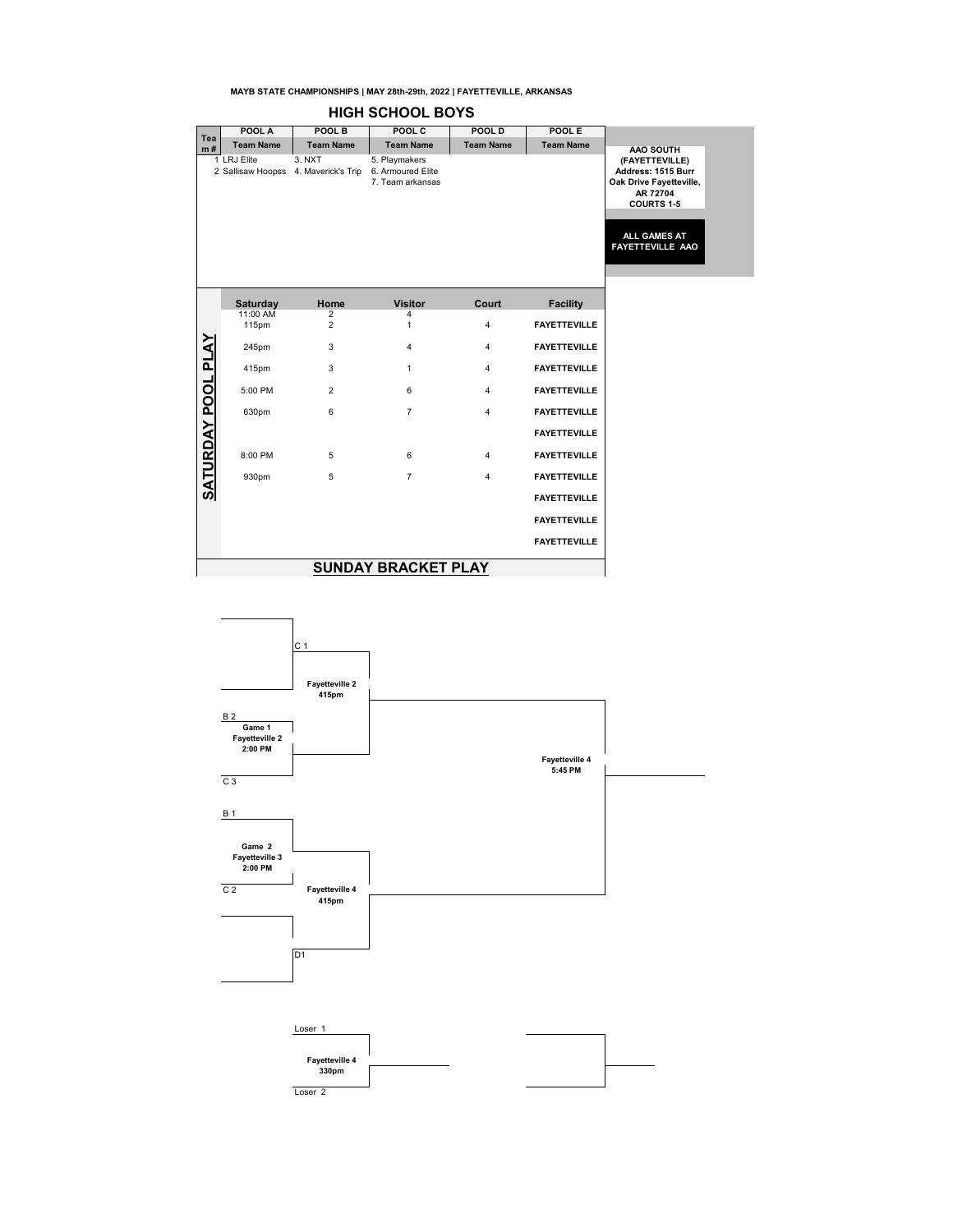

| Tea           | POOL A                     | <b>POOL B</b>                    | POOL C                  | <b>POOL D</b>    | <b>POOLE</b>        |                                                                                                                                                                               |
|---------------|----------------------------|----------------------------------|-------------------------|------------------|---------------------|-------------------------------------------------------------------------------------------------------------------------------------------------------------------------------|
| m#            | <b>Team Name</b>           | <b>Team Name</b>                 | <b>Team Name</b>        | <b>Team Name</b> | <b>Team Name</b>    |                                                                                                                                                                               |
|               | 1 WIldcats<br>2 All Ar Red | 3. Shockers<br>4. Banshees white |                         |                  |                     | <b>AAO SOUTH</b><br>(FAYETTEVILLE)<br>Address: 1515 Burr Oak<br><b>Drive Fayetteville, AR</b><br>72704<br><b>COURTS 1-5</b><br><b>ALL GAMES AT</b><br><b>FAYETTEVILLE AAO</b> |
|               | <b>Saturday</b>            | Home                             | <b>Visitor</b>          | Court            | <b>Facility</b>     |                                                                                                                                                                               |
|               |                            |                                  |                         |                  | <b>FAYETTEVILLE</b> |                                                                                                                                                                               |
| <b>YAJ</b>    | 930am                      | 3                                | $\overline{\mathbf{4}}$ | $\mathbf{1}$     | <b>FAYETTEVILLE</b> |                                                                                                                                                                               |
|               | 1230pm                     | 3                                | $\overline{2}$          | $\mathbf{1}$     | <b>FAYETTEVILLE</b> |                                                                                                                                                                               |
| <b>POOL</b>   | 2:00 PM                    | $\overline{2}$                   | $\mathbf 1$             | $\mathbf{1}$     | <b>FAYETTEVILLE</b> |                                                                                                                                                                               |
|               | 545pm                      | $\overline{\mathbf{4}}$          | $\mathbf 1$             |                  | <b>FAYETTEVILLE</b> |                                                                                                                                                                               |
| $\sum$        |                            |                                  |                         |                  | <b>FAYETTEVILLE</b> |                                                                                                                                                                               |
| <b>SATURD</b> |                            |                                  |                         |                  | <b>FAYETTEVILLE</b> |                                                                                                                                                                               |
|               |                            |                                  |                         |                  | <b>FAYETTEVILLE</b> |                                                                                                                                                                               |
|               |                            |                                  |                         |                  | <b>FAYETTEVILLE</b> |                                                                                                                                                                               |
|               |                            |                                  |                         |                  | <b>FAYETTEVILLE</b> |                                                                                                                                                                               |
|               |                            |                                  |                         |                  | <b>FAYETTEVILLE</b> |                                                                                                                                                                               |
|               |                            |                                  |                         |                  |                     |                                                                                                                                                                               |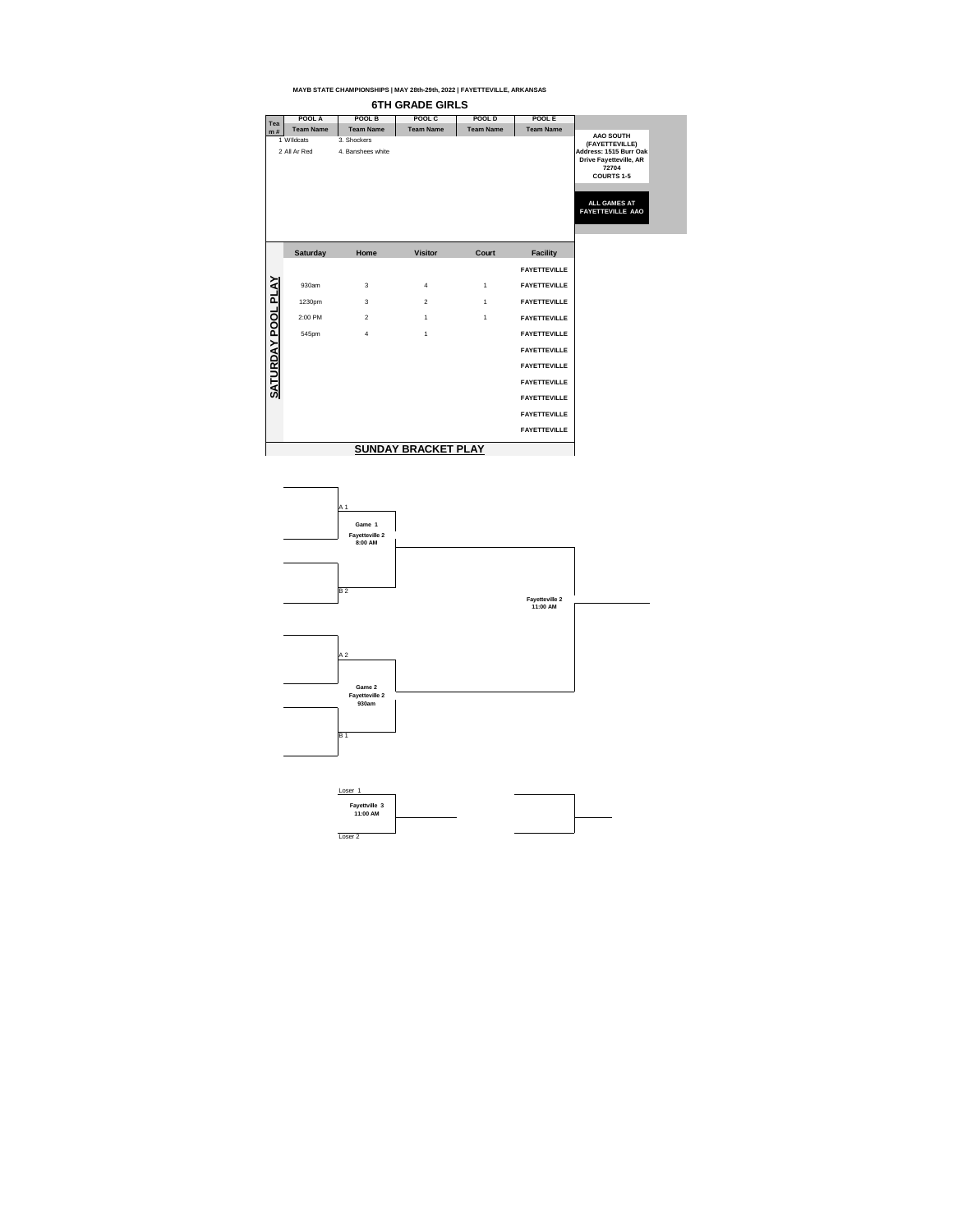| <b>Tea</b>             | POOL A                                   | <b>POOL B</b>                | POOL C           | POOL D           | POOL E              |                                                                                                                                                                               |
|------------------------|------------------------------------------|------------------------------|------------------|------------------|---------------------|-------------------------------------------------------------------------------------------------------------------------------------------------------------------------------|
| m#                     | <b>Team Name</b>                         | <b>Team Name</b>             | <b>Team Name</b> | <b>Team Name</b> | <b>Team Name</b>    |                                                                                                                                                                               |
|                        | 1 Flight Misiak<br>2 Drillz 4 Skills sat | 3. Lang ac<br>4 Warriors sun |                  |                  |                     | <b>AAO SOUTH</b><br>(FAYETTEVILLE)<br>Address: 1515 Burr Oak<br><b>Drive Fayetteville, AR</b><br>72704<br><b>COURTS 1-5</b><br><b>ALL GAMES AT</b><br><b>FAYETTEVILLE AAO</b> |
|                        | <b>Saturday</b>                          | Home                         | <b>Visitor</b>   | <b>Court</b>     | <b>Facility</b>     |                                                                                                                                                                               |
|                        | 1015am                                   | $\mathfrak{S}$               | $\mathbf 1$      | $\mathfrak{S}$   | <b>FAYETTEVILLE</b> |                                                                                                                                                                               |
| $\boldsymbol{\lambda}$ |                                          |                              |                  |                  | <b>FAYETTEVILLE</b> |                                                                                                                                                                               |
| ᆜ                      | 1230pm                                   | 3                            | $\overline{2}$   | $\mathfrak{S}$   | <b>FAYETTEVILLE</b> |                                                                                                                                                                               |
| <b>POOL</b>            | 2:00 PM                                  | $\mathbf{1}$                 | $\overline{2}$   | $\mathfrak{B}$   | <b>FAYETTEVILLE</b> |                                                                                                                                                                               |
|                        |                                          |                              |                  |                  | <b>FAYETTEVILLE</b> |                                                                                                                                                                               |
| $\sum$                 |                                          |                              |                  |                  | <b>FAYETTEVILLE</b> |                                                                                                                                                                               |
| <u>SATURD</u>          |                                          |                              |                  |                  | <b>FAYETTEVILLE</b> |                                                                                                                                                                               |
|                        |                                          |                              |                  |                  | <b>FAYETTEVILLE</b> |                                                                                                                                                                               |
|                        |                                          |                              |                  |                  | <b>FAYETTEVILLE</b> |                                                                                                                                                                               |
|                        |                                          |                              |                  |                  | <b>FAYETTEVILLE</b> |                                                                                                                                                                               |
|                        |                                          |                              |                  |                  | <b>FAYETTEVILLE</b> |                                                                                                                                                                               |
|                        |                                          |                              |                  |                  |                     |                                                                                                                                                                               |





# **ELEMENTARY SCHOOL BOYS**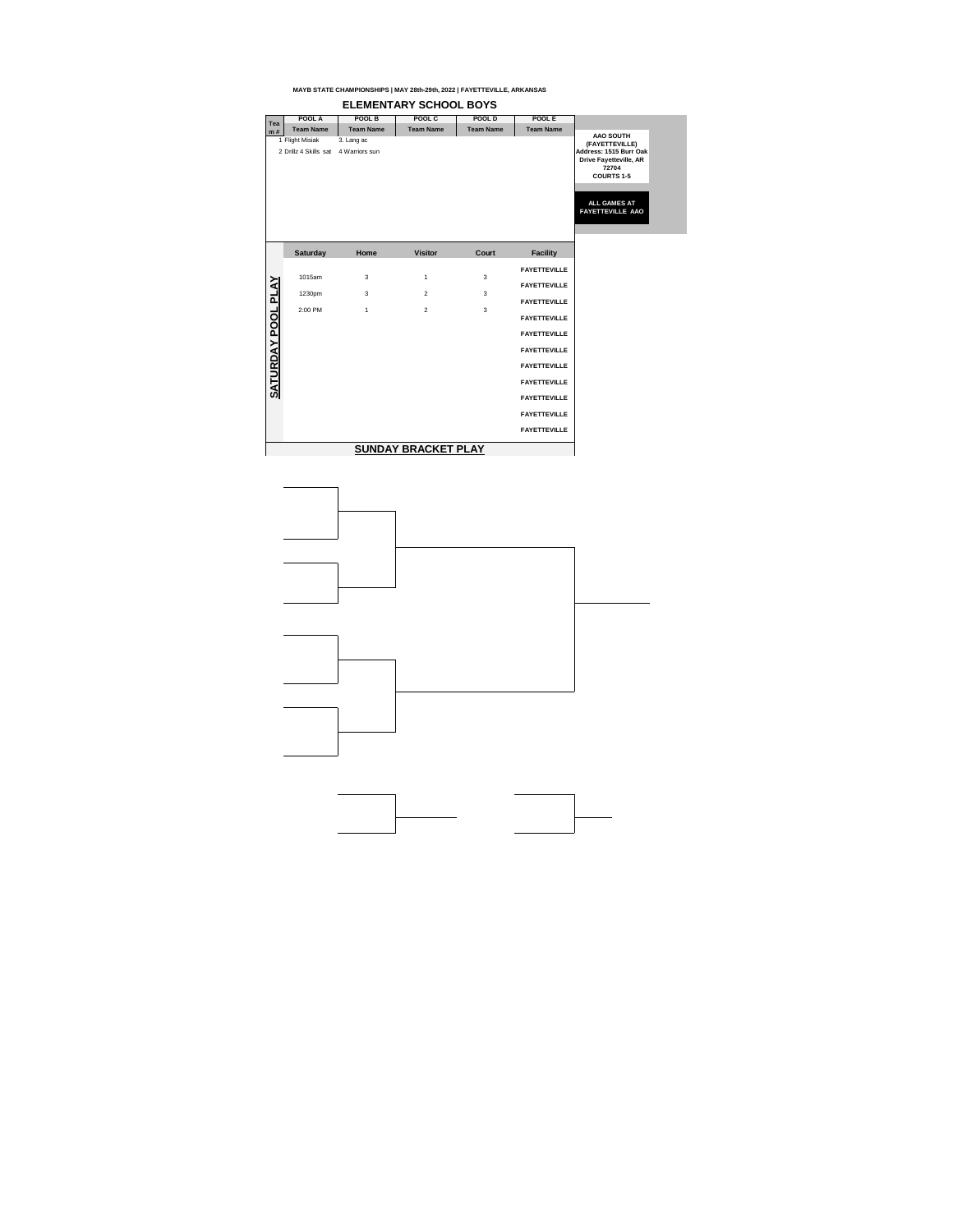



| Tea                       | <b>POOL A</b>                 | POOL B                         | POOL C           | POOL D           | POOL E              |                                                                                                                                                    |
|---------------------------|-------------------------------|--------------------------------|------------------|------------------|---------------------|----------------------------------------------------------------------------------------------------------------------------------------------------|
| m#                        | <b>Team Name</b>              | <b>Team Name</b>               | <b>Team Name</b> | <b>Team Name</b> | <b>Team Name</b>    | <b>AAO SOUTH</b>                                                                                                                                   |
|                           | 1 Ar Fever<br>2 Team ar elite | 3. DEBS Elite<br>4. Playmakers |                  |                  |                     | (FAYETTEVILLE)<br>Address: 1515 Burr Oak<br><b>Drive Fayetteville, AR</b><br>72704<br><b>COURTS 1-5</b><br><b>ALL GAMES AT</b><br>FAYETTEVILLE AAO |
|                           | <b>Saturday</b>               | Home                           | <b>Visitor</b>   | <b>Court</b>     | <b>Facility</b>     |                                                                                                                                                    |
|                           |                               |                                |                  |                  | <b>FAYETTEVILLE</b> |                                                                                                                                                    |
|                           | 545pm                         | $\overline{\mathcal{A}}$       | $\mathbf{3}$     | 1                |                     |                                                                                                                                                    |
|                           | 715pm                         | $\overline{2}$                 | $\mathbf{1}$     | 1                | <b>FAYETTEVILLE</b> |                                                                                                                                                    |
|                           | 845pm                         | $\overline{\mathcal{A}}$       | $\overline{2}$   | 1                | <b>FAYETTEVILLE</b> |                                                                                                                                                    |
|                           |                               |                                |                  |                  | <b>FAYETTEVILLE</b> |                                                                                                                                                    |
|                           | 845pm                         | $\mathfrak{S}$                 | $\mathbf 1$      | $\overline{2}$   | <b>FAYETTEVILLE</b> |                                                                                                                                                    |
|                           |                               |                                |                  |                  | <b>FAYETTEVILLE</b> |                                                                                                                                                    |
|                           |                               |                                |                  |                  | <b>FAYETTEVILLE</b> |                                                                                                                                                    |
| <u>SATURDAY POOL PLAY</u> |                               |                                |                  |                  | <b>FAYETTEVILLE</b> |                                                                                                                                                    |
|                           |                               |                                |                  |                  | <b>FAYETTEVILLE</b> |                                                                                                                                                    |
|                           |                               |                                |                  |                  | <b>FAYETTEVILLE</b> |                                                                                                                                                    |
|                           |                               |                                |                  |                  | <b>FAYETTEVILLE</b> |                                                                                                                                                    |
|                           |                               |                                |                  |                  |                     |                                                                                                                                                    |

# **NCAA GIRLS**